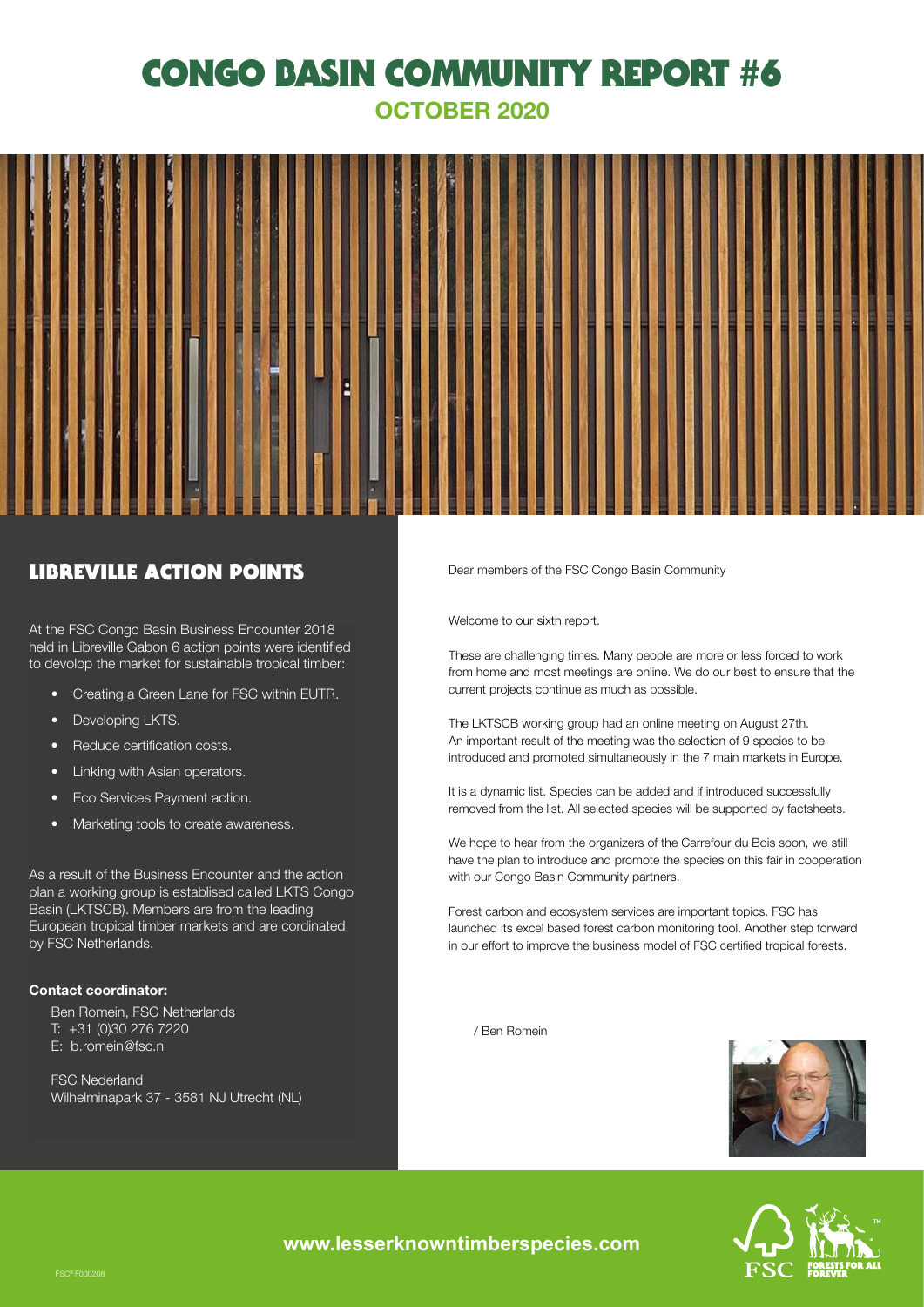

## THE LKTSCB-NETWORK SPECIES IN FOCUS

By Kristian Jørgesen, FSC Denmark

The LKTSCB working group met in a video conference on the 17th of August 2020. The main goal was the further selection of high potential species and discuss steps and actions on promoting. A list of 9 species to be introduced and promoted simultaneously was identified.

The term LKTS (Lesser Known Timber Species) is partly seen as the wrong term to use to ensure an improved business model for the forest and forestry in the Congo Basin – or from tropical forest in general. The term does not take the sustainable availability of the species or technical complexity into account.

Addit to this the species that are well known to some extend on some markets but lesser used is found in a relative abundance in the forests – Okan is identified as an example of such a species and therefore made it on the list.

For this reason the term "species diversification" is set by the FSC coordination team as the future promotion strategy used in the comming tradefair concept to be launched on the Carrefour du bios.

For the actual lesser known species, the job is still about exploring the technical aspects including yield per log, overcome sawmill complexity and practical test and promotion of the results and the project they become part of.





LIMBALI *Gilbertiodendron spp.*

**KOSIPO** *Entandrophragma candollei*

















GOMBÉ *Didelotia spp.*

MOVINGUI *Distemonanthus benthamianus*

> OZIGO *Dacryodes buettneri*

**OLON** *Zanthoxylum heitzii*

**OKAN** *Cylicodiscus gabunensis*

> FRAKÉ / LIMBA *Terminalia superba*

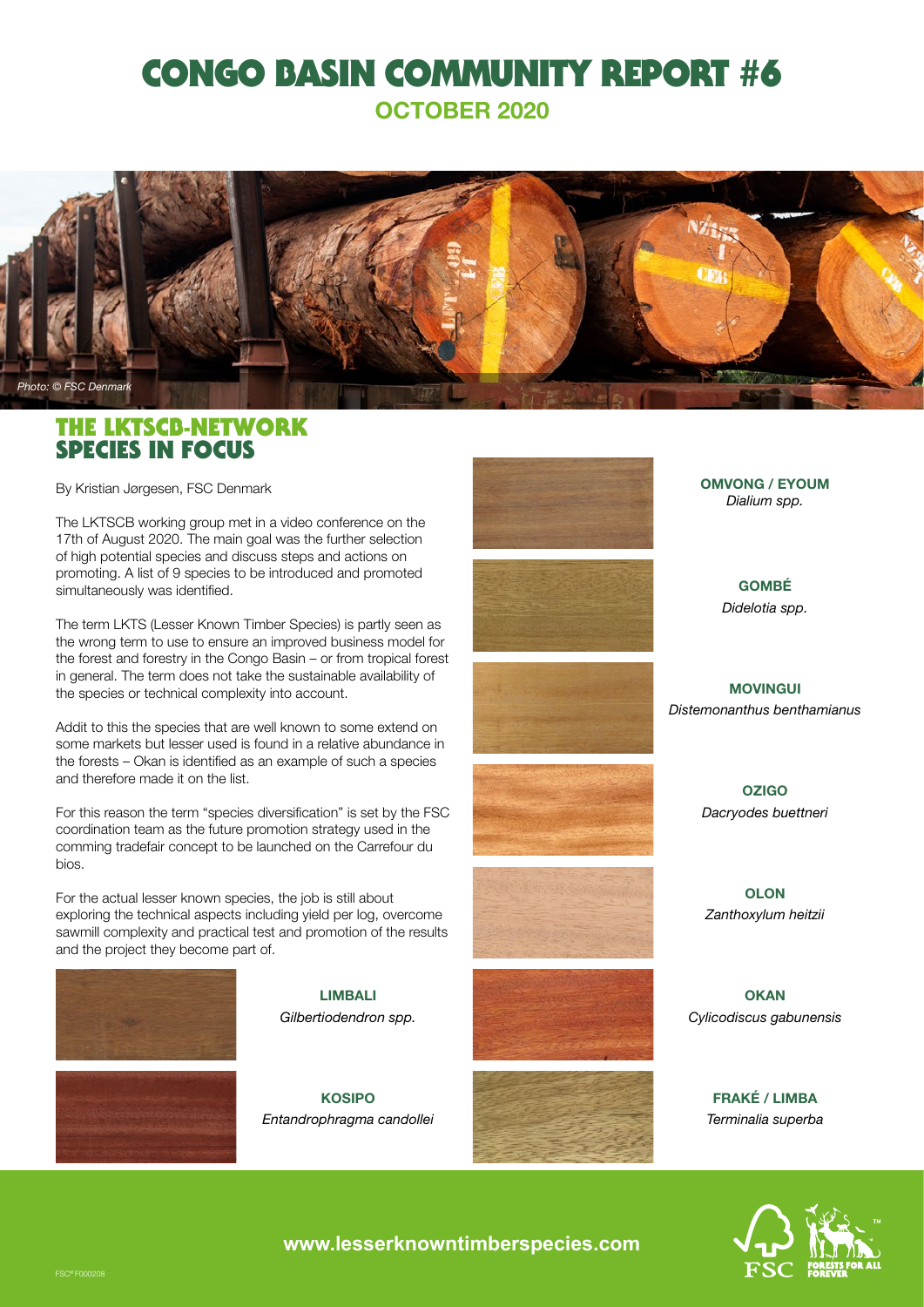

## LET THEM BE KNOWN ON THE CHINESE MARKET

#### Report on how FSC can promote Congo Basin Lesser Known Timber Species to the Chinese market was finalized in July.

By Ben Romein, FSC Netherlands

Behind the report is Frank Luijckx, a graduating student from the University of Groningen with a reseach internship at FSC Netherlands. The work on the report was done during a period from January to July 2020.

Frank is a professional in Science, Business and Policy Research focuced on ecology and environmental topics but also with knowledge about China, and Chinese culture and language. His interest lies in increasing the sustainability of interactions between humans and the natural environment.

The role of species diversification is analyzed and an inventory list of tree species has been conducted indicating commercial potential.



## MAIN CONCLUSSION

"The sustainable management of forests is crucial for preserving the Congo Basin rainforests. To ensure that sustainable forest management (SFM) can continue well into the future, it is essential to diversify timber harvests. In central Africa a few species are disproportionally harvested, diminishing their abundance in the forests and threatening their existence. Diversification is vital for forest health.

The enormous biodiversity in tropical rainforest heavily leans on the biodiversity of trees. If tree species are lost, animals that are dependent on that species for food or shelter will follow suit. This has cascading effects on the whole ecological web of the forest. Therefore, it is vital to retain this biodiversity. Biodiverse areas are generally also more resilient to disturbances as their complexity gives them large adaptive abilities. This is very important in the face of climate change.

Harvest diversification helps safeguard:

- r., Commercial species
- •Forest diversity
- •Species dependent on commercial tree species
- r., Forest resilience

As such, harvest diversification is vital for the long term success of SFM. FSC is committed to diversification of timber harvests and is working on promoting the use of LKTS from the Congo Basin"

The report is available through Ben Romein, FSC Netherlands

### ANNUAL STTC CONFERENCE 19TH NOVEMBER 2020 – ONLINE CONFERENCE

#### HOLDING THE LINE AND MOVING FORWARD: ROOTS FOR GREEN RECOVERY









#### ABOUT THE STTC CONFERENCE

The core theme of the online 2020 Sustainable Tropical Timber Coalition (STTC) Conference in November will be how the sustainable tropical timber sector can benefit from and contribute to such a post-pandemic reboot of the global economy on cleaner, greener lines.

#### Key topic

The circular bioeconomic model will be a central STTC Conference topic; how it operates, its benefits and how the timber sector and the tropical timber sector in particular can form a key component of a bioeconomic future.

STTC Conference speakers will examine the wider effects of the pandemic, notably, by underlining our interdependence and vulnerability, the renewed focus it has put on that other global crisis facing us.

You can register at [www.europeansttc.com](http://www.europeansttc.com/19-november-2020-online-conference-holding-the-line/#tab-id-1)

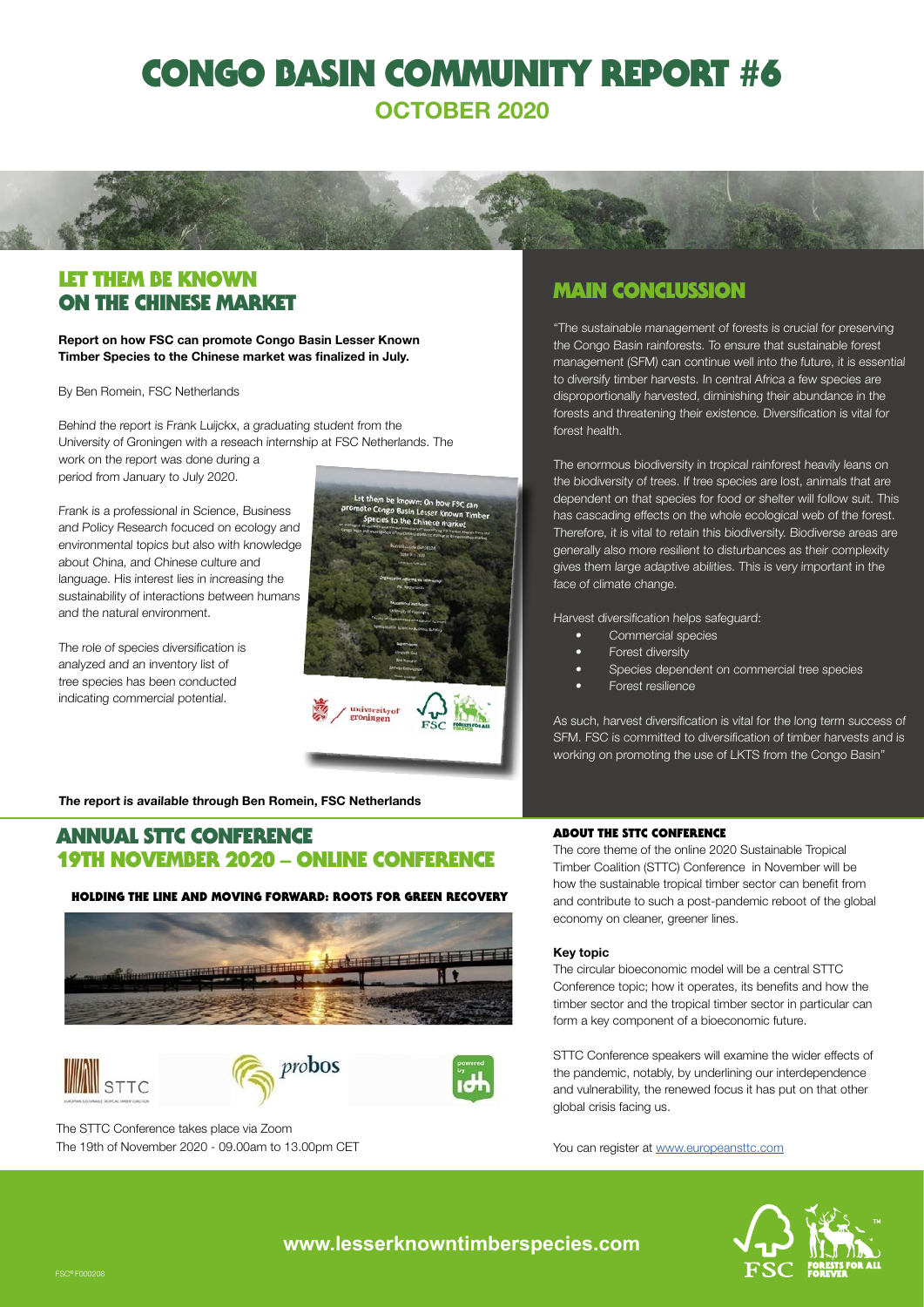



### FOREST CARBON MONITORING TOOL

FSC forest management certificate holders now have a customized, cost-effective and practical tool at their disposal to calculate forest carbon.

By Liesbeth Gort, General Director of FSC Netherland

FSC has launched its forest carbon monitoring tool. This Excel-based tool provides FSC forest management certificate holders with a costefective, practical and robust solution to assess carbon stocks and fluxes related to responsible forest management. Based on inventory data and management practices, forest managers can use the tool to calculate the tons of carbon that are stored in their forest and – if so desired – include a simulation for the future changes in carbon stocks.

This tool can also be used by FSC forest management certificate holders who are applying the FSC Ecosystem Services Procedure (FSC-PRO-30-006) to demonstrate the positive impacts of their forest management on carbon in order to access ecosystem services markets and/or other benefits.

Forest managers can use the tool to estimate forest carbon stocks across the entire management unit and -assuming a positive result - get verfication for ecosystem services on following claims:

ES2.1: "Conservation of forest carbon stocks"

ES2.2: "Restoration of forest carbon stocks"

After an assessment of existing forest carbon tools in 2013, a need was identified for a new tool that integrates the various types



of forest management activities, such as afforestation/reforestation, forest management and management of conservation areas. The FSC forest carbon monitoring tool was developed by consultancy firm UNIQUE forestry and land use GmbH.

The development of the forest carbon monitoring tool included the involvement of multiple carbon experts and a round of pilot testing involving both small and large-scale forest managers in various types of forests. To facilitate the use of the Excel-based forest carbon monitoring tool, a user's manual has been created.

Both the forest carbon monitoring tool and the user's manual can be accessed via the ecosystem services for forest managers webpage.

The FSC Ecosystem Services Procedure is a tool that incentivises the restoration and conservation of forest ecosystem services. It focuses on five types of ecosystem services.



Learn more on: [www.fsc.org/en/for-forests/ecosystem-services](http://www.fsc.org/en/for-forests/ecosystem-services)